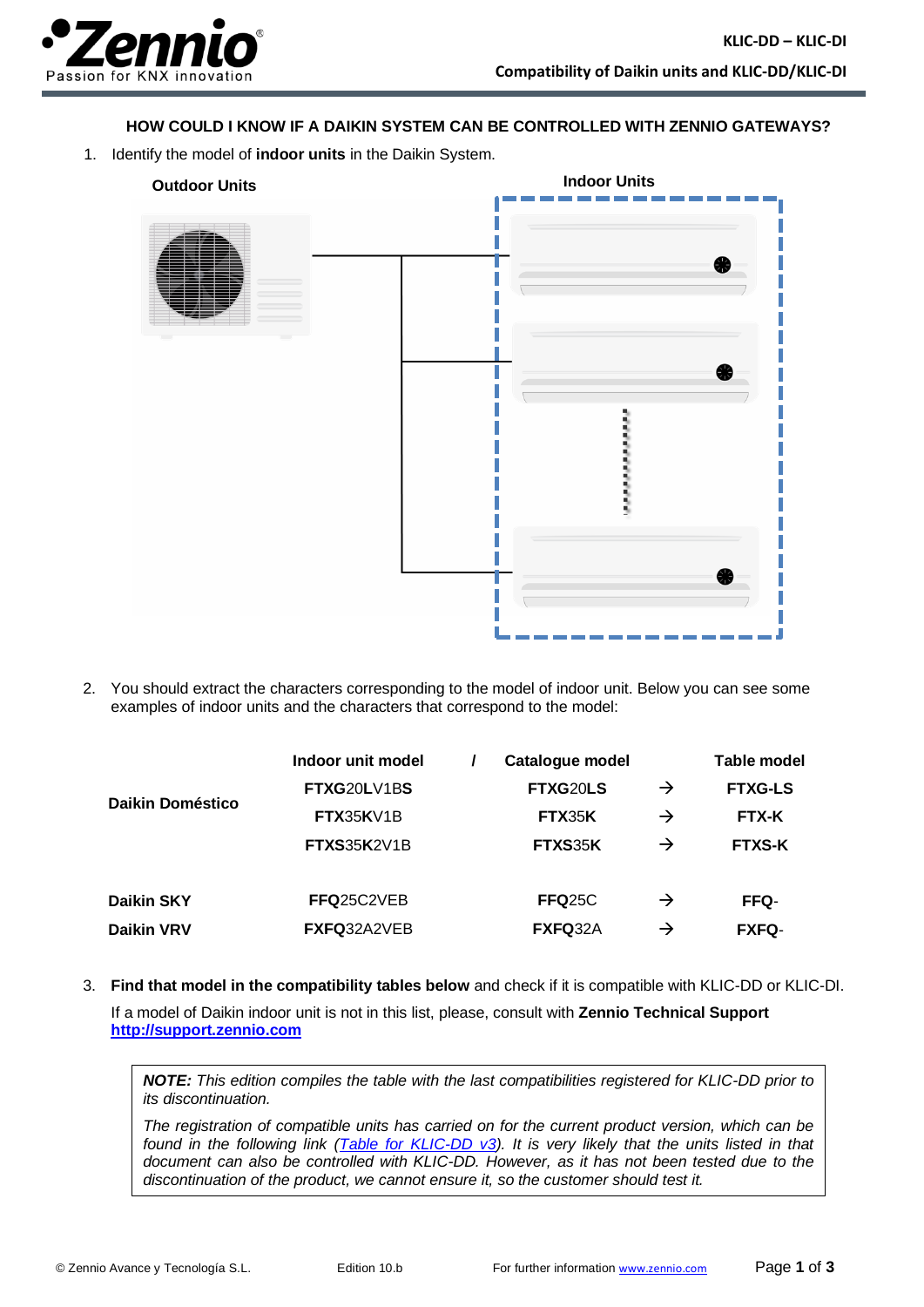

| <b>LINE</b>                          | <b>MODEL OF DAIKIN INDOOR UNIT</b>                                                                                                                                                                                                                                                                                                                                             |
|--------------------------------------|--------------------------------------------------------------------------------------------------------------------------------------------------------------------------------------------------------------------------------------------------------------------------------------------------------------------------------------------------------------------------------|
| <b>Ururu Multi</b>                   | CTXU-G                                                                                                                                                                                                                                                                                                                                                                         |
| Ururu Sarara                         | FTXR-E<br>FTXZ-N                                                                                                                                                                                                                                                                                                                                                               |
| <b>Wall Mounted Inverter</b>         | CTXS-K**<br>FTXS20/25K **<br>FTXS35/42/50K<br>FTXS-J/G/B/C/D/E/F<br>FTKS-J/G/B/C/D/E/F<br>FTXD-D/BVM<br>FTKD-D/BVM<br>FTXE-BVM<br>FTKE-BVM<br>FTN-E/F/J<br>FTYN-E/F/J<br>FTXL-G<br>FTXM-M<br>FTX-GV/KV<br>FTK-F/GV/BVM<br>FTX-JV/K **<br>FTK-JV **<br>FTXN-KVJU<br>FTKN-KVJU<br>FTXN-JEVJU/KEVJU**<br>FTKN-JEVJU/KEVJU **<br>$TX-25/35$<br>ATXS-G/E<br>ATX-E<br>ATX-JV/GV1B ** |
| <b>Wall Mounted No Inverter</b>      | FT-JV1A/GAVEA<br>FTY-GAV1A                                                                                                                                                                                                                                                                                                                                                     |
| <b>Floor Heat Pump</b>               | FVXS-F<br><b>FVKS-F</b>                                                                                                                                                                                                                                                                                                                                                        |
| <b>Floor/Roof Heat Pump</b>          | <b>FLXS-B</b><br><b>FLKS-B</b><br>FLX-A<br>FLK-A                                                                                                                                                                                                                                                                                                                               |
| <b>Slim Concealed Ceiling Series</b> | FDXS-C/E<br>FDKS-C/E<br>CDXS-C<br>CDKS-C                                                                                                                                                                                                                                                                                                                                       |
| <b>Emura</b>                         | FTXG-E/JW/JS/JA/LW/LS<br>FTXJ-L/MS/MW<br>CTXG-E<br>ATXG-E                                                                                                                                                                                                                                                                                                                      |
| Nexura                               | FVXG-K                                                                                                                                                                                                                                                                                                                                                                         |

## **COMPATIBILITY OF DAIKIN RESIDENTIAL INDOOR UNITS WITH KLIC-DD**

*\*\* To control these units it is necessary to install an additional card with connector S21.*